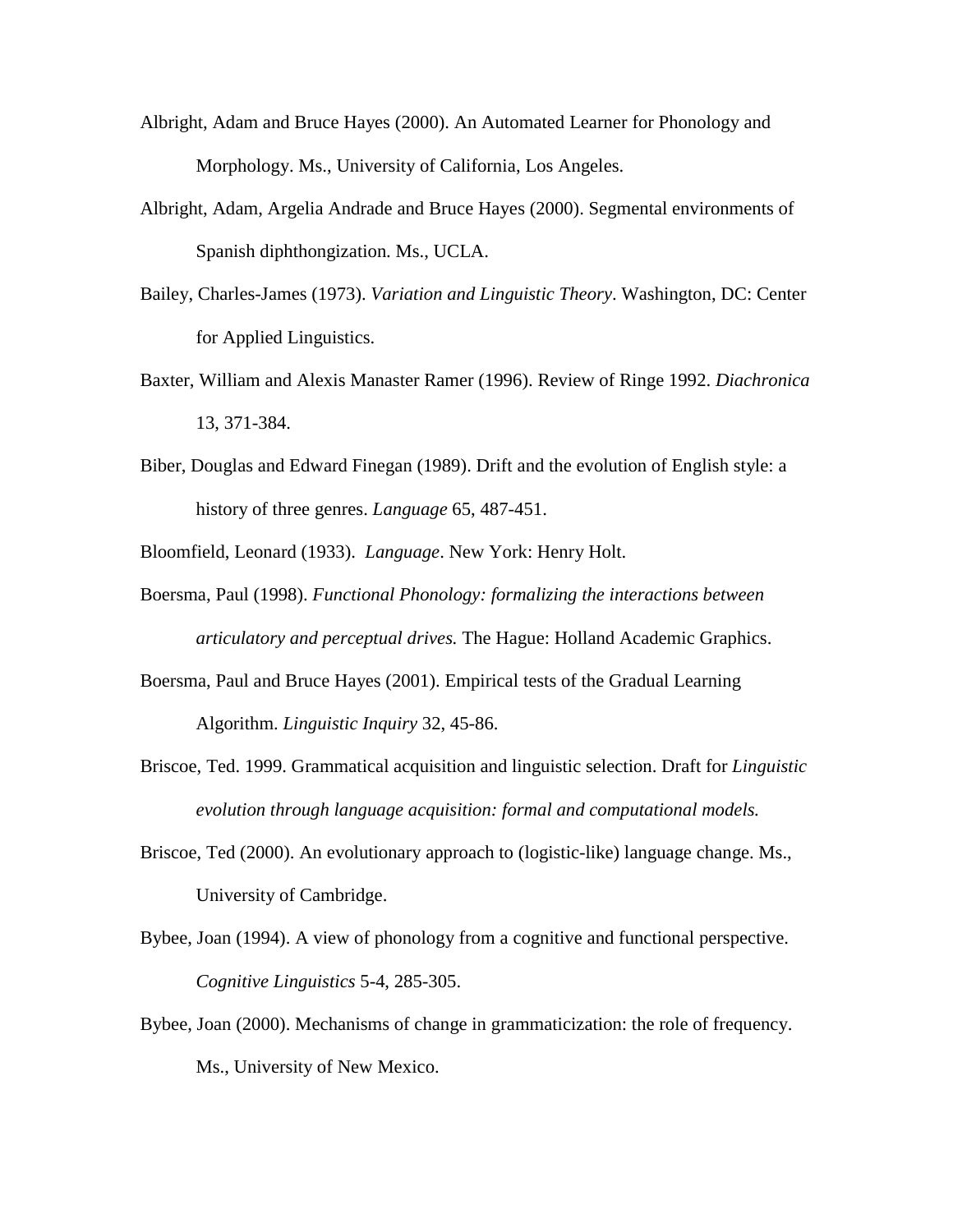- Bybee, Joan (2001). *Phonology and Language Use*. Cambridge: Cambridge University Press.
- Bybee, Joan and Elly Pardo (1981). On lexical and morphological conditioning of alternations: a nonce-probe experiment with Spanish verbs. *Linguistics* 19, 937- 968.
- Bybee, Joan, Revere Perkins, and William Pagliuca (1991). Back to the future. In E.C. Traugott and B. Heine (eds), *Approaches to Grammaticalization*. Amsterdam: John Benjamins.
- Bybee, Joan, Revere Perkins and William Pagliuca (1994). *The Evolution of Grammar: tense, aspect and modality in the languages of the world*. Chicago: University of Chicago Press.
- Chomsky, Noam (1981). Principles and parameters in syntactic theory. In N. Hornstein and D. Lightfoot (eds.), *Explanation in linguistics: the logical problem of language acquisition.* London: Longman.
- Clark, Robin and Ian Roberts (1993). A computational model of language learnability and language change. *Linguistic Inquiry* 24, 299-345.
- Daugherty, Kim and Mark Seidenberg (1994). Beyond rules and exceptions: a connectionist approach to inflectional morphology. In S. Lima, R. Corrigan, and G. Iverson (eds.), *The Reality of Linguistic Rules*. Amsterdam: Benjamins.
- Dras, Mark, K. David Harrison, and Berk Kapicioglu (2001). Agent-based simulation and micro-parametric variation: modeling the evolution of vowel harmony. Paper presented at the Northeast Linguistic Society 32, City University of New York and New York University.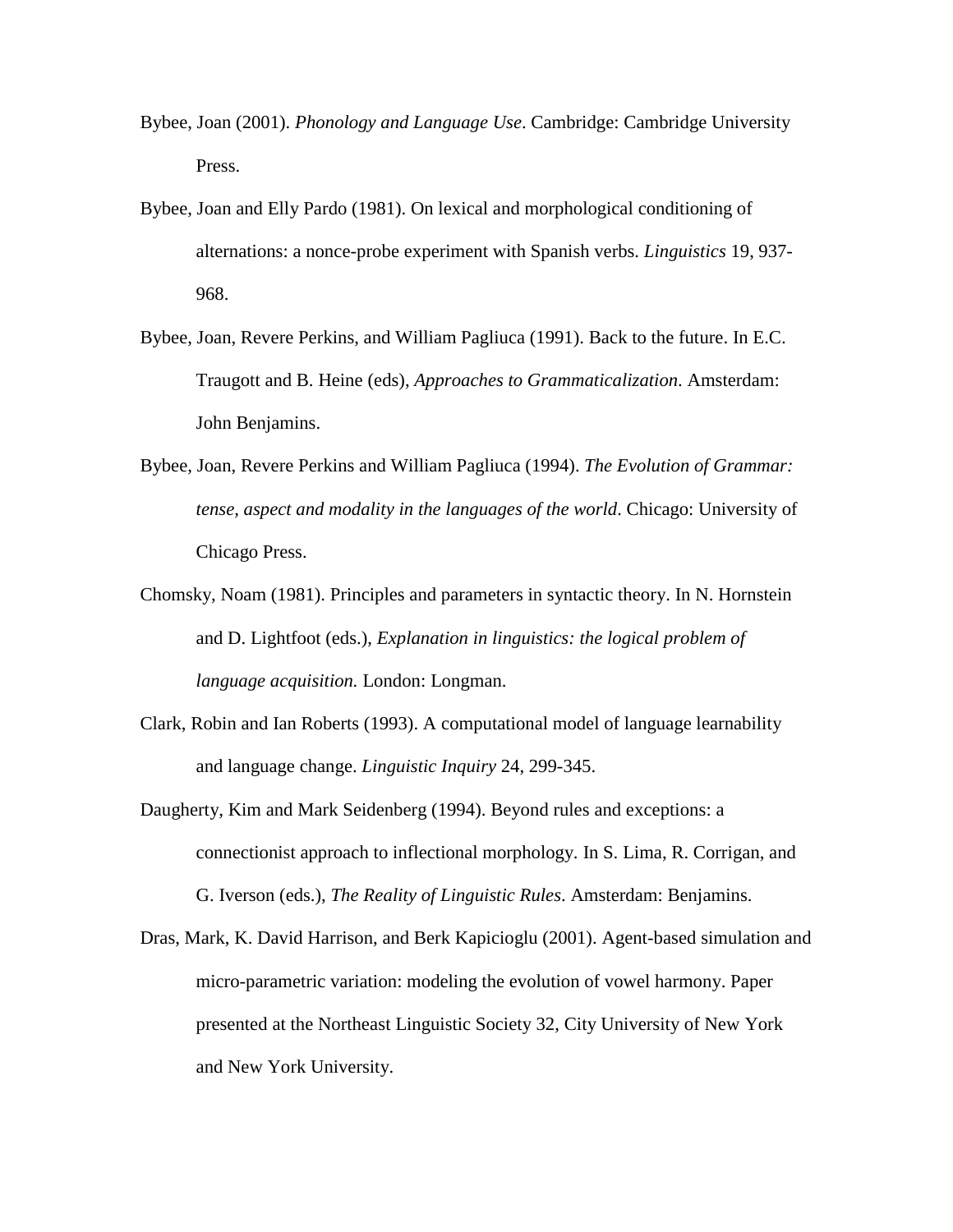- Eddington, David (1996). Diphthongization in Spanish derivational morphology: an empirical investigation. *Hispanic Linguistics* 8, 1-13.
- Embleton, Sheila (1986). *Statistics in Historical Linguistics*. *Quantitative Linguistics* 30. (monograph)
- Fontaine, Carmen (1985). *Application de méthodes quantitatives en diachronie: l'inversion du sujet en français*. M.A. thesis, Université du Québec à Montréal.
- Fowler, Carol and Jonathan Housum (1987). Talkers' signaling of 'new' and 'old' words in speech and listeners' perception and use of the distinction. *Journal of Memory and Language* 26, 489-504.
- Frisch, Stefan (1994). Reanalysis precedes syntactic change: evidence from Middle English. *Studies in the Linguistic Sciences* 24, 187-201.
- Greenberg, Joseph (1987). *Language in the Americas*. Stanford, CA: Stanford University Press.
- Greenberg, Joseph and Merritt Ruhlen (1992). Linguistic origins of Native Americans. *Scientific American* 267, 94-99.
- Guy, Jacques (1980a). *Experimental Glottochronology: basic methods and results*. Canberra: Research School of Pacific Studies, Australia National University.
- Guy, Jacques (1980b). *Glottochronology Without Cognate Recognition*. Canberra: Research School of Pacific Studies, Australia National University.
- Haiman, John. (1994). Ritualization and the development of language. In W. Pagliuca (ed.), *Perspectives on Grammaticalization.* Amsterdam: John Benjamins, 3-28.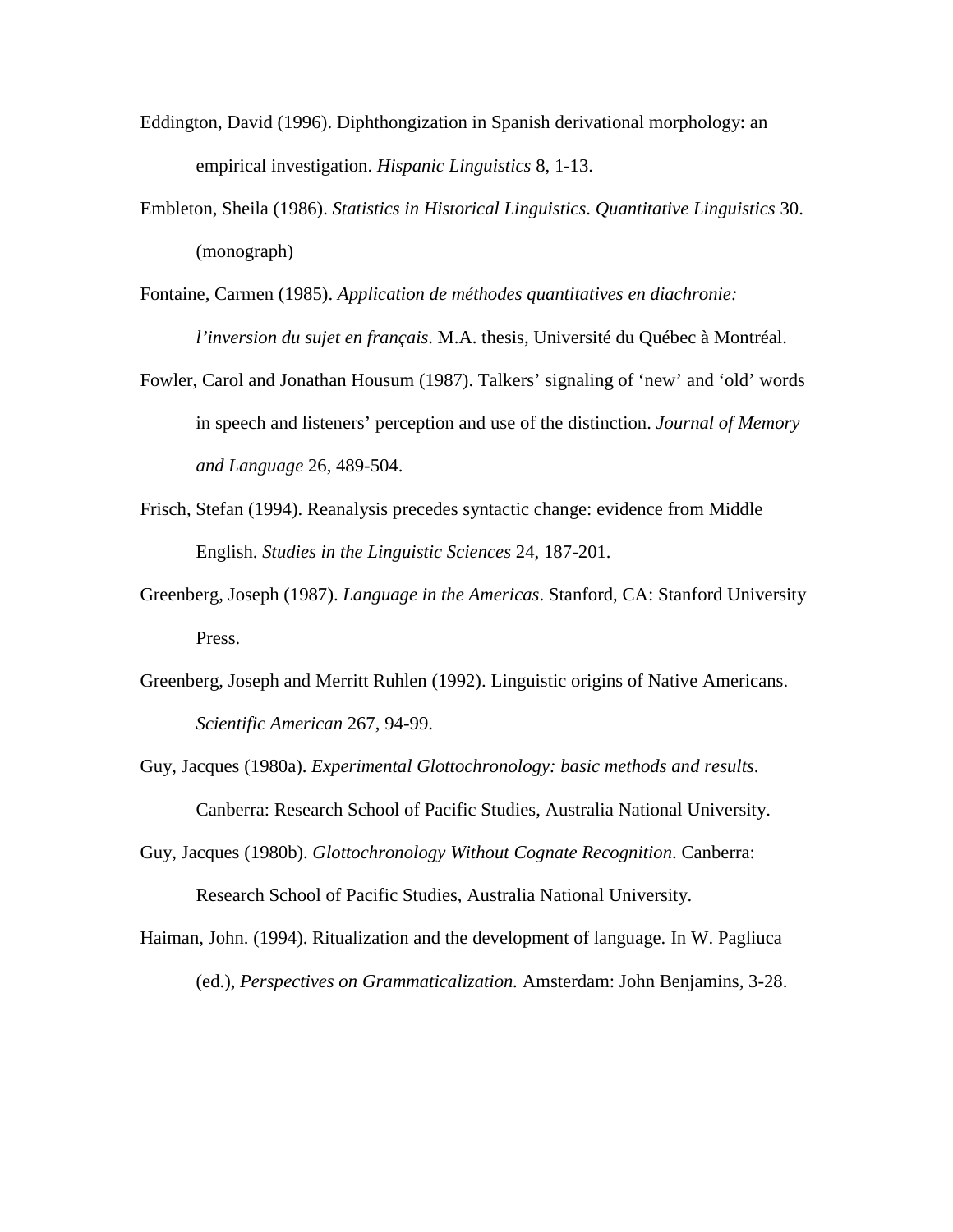- Hooper, Joan Bybee (1976). Word frequency in lexical diffusion and the source of morphophonological change. In W. Christie (ed.), *Current progress in historical linguistics*. Amsterdam: North Holland.
- Hopper, Paul and Elizabeth Closs Traugott (1993). *Grammaticalization*. Cambridge, UK: Cambridge University Press.
- Hurford, James, Michael Studdert-Kennedy, and Chris Knight, eds. (1998). *Approaches to the Evolution of Language: social and cognitive bases*. Cambridge: Cambridge University Press.

Kessler, Brett (2001). *The Significance of Word Lists.* Stanford, CA: CSLI Publications.

- Kessler, Brett (1995). Computational dialectology in Irish Gaelic. In *Sevent Conference of the European Chapter of the Association for Computational Linguistics*, 60-66.
- Kirby, Simon (in press). Spontaneous evolution of linguistic structure: an iterated learning model of the emergence of regularity and irregularity. Special Issue of *IEEE Transactions on Evolutionary Computation* on Evolutionary Computation and Cognitive Science.
- Kirby, Simon (1999). *Function, Selection, and Innateness: the emergence of language universals*. Oxford: Oxford University Press.
- Knight, Chris, Michael Studdert-Kennedy, and James Hurford (2000). *The Evolutionary Emergence of Language: social function and the origins of linguistic form*. Cambridge: Cambridge University Press.
- Kroch, Anthony (1989). Reflexes of grammar in patterns of language change. *Language variation and change* 1, 199-244.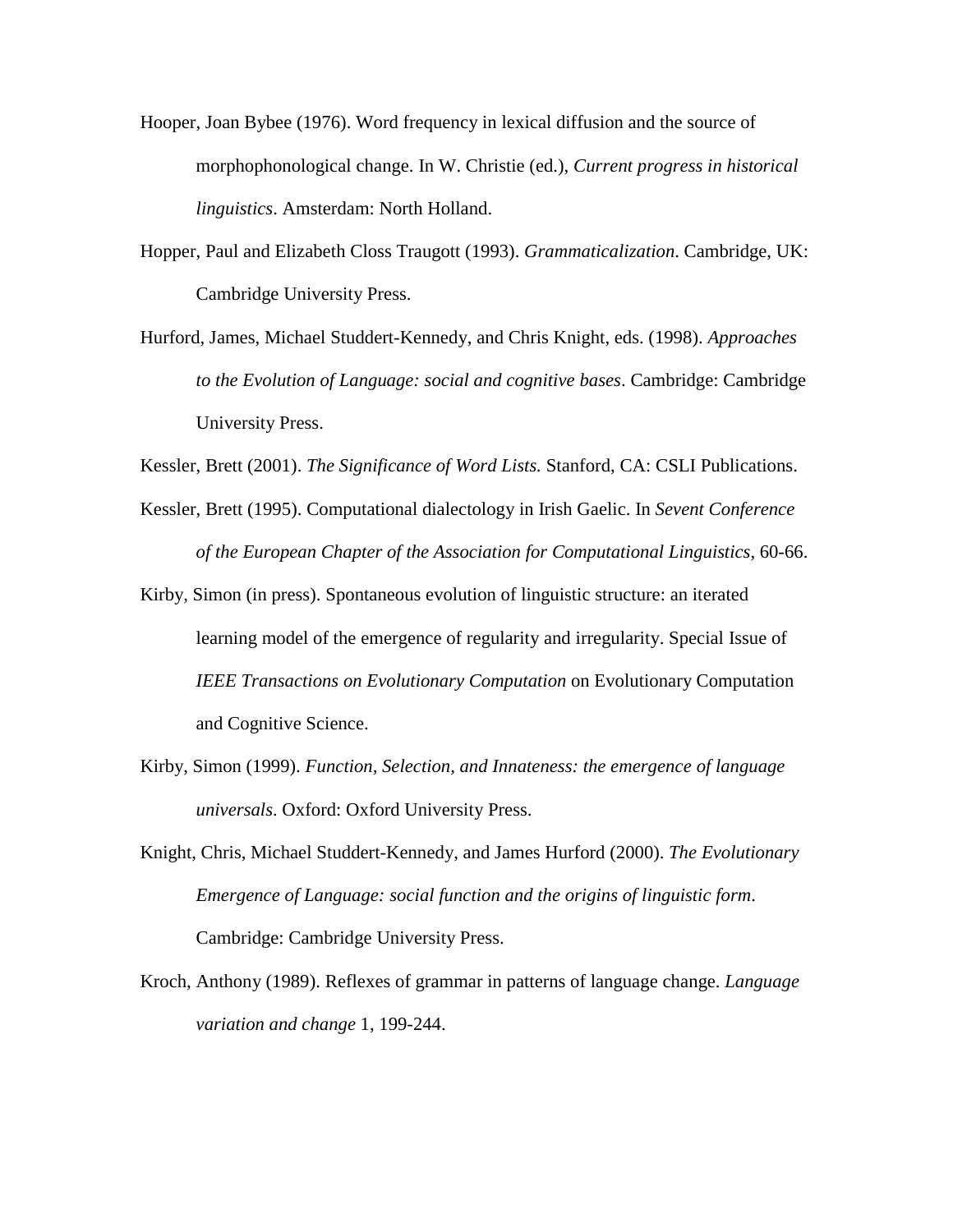- Labov, William (1994). *Principles of Linguistic Change, Vol. 1: internal factors*. Cambridge, MA: Blackwell.
- Labov, William (2001). *Principles of Linguistic Change, Vol. 2: social factors*. Malden, MA: Blackwell.
- Lightfoot, David (1991). *How to Set Parameters: evidence from language change*. Cambridge, MA: MIT Press.
- Manaster Ramer, Alexis and Christopher Hitchcock (1996). Glass houses: Greenberg, Ringe, and the mathematics of comparative linguistics. *Anthropological Linguistics* 38, 601-619.
- Milroy, Lesley (1980). *Language and Social Networks*. Baltimore: University Park Press.
- Nerbonne, John and Wilbert Heeringa (to appear). Computational comparison and classification of dialects. *Dialectologia et Geolinguistica* 9.
- Niyogi, Partha and Robert Berwick (1995). A dynamical systems model for language change. MIT Artificial Intelligence Laboratory Memo No. 1515.
- Noble, Shawn (1985). To have and have got. Paper presented at NWAVE 14, Georgetown University.
- Oliveira e Silva, Giselle (1982). *Estudo da regularidade na variação dos possessivos no português do Rio de Janeiro*. Dissertation, Universidade Federal do Rio de Janeiro.
- Osgood, Charles, and Thomas Sebeok (1954). Psycholinguistics: a survey of theory and research problems. *Journal of Abnormal and Social Psychology* 49, 1-203.
- Oswalt, Robert (1970). The detection of remote linguistic relationships. *Computer Studies in the Humanities and Verbal Behavior* 3, 117-129.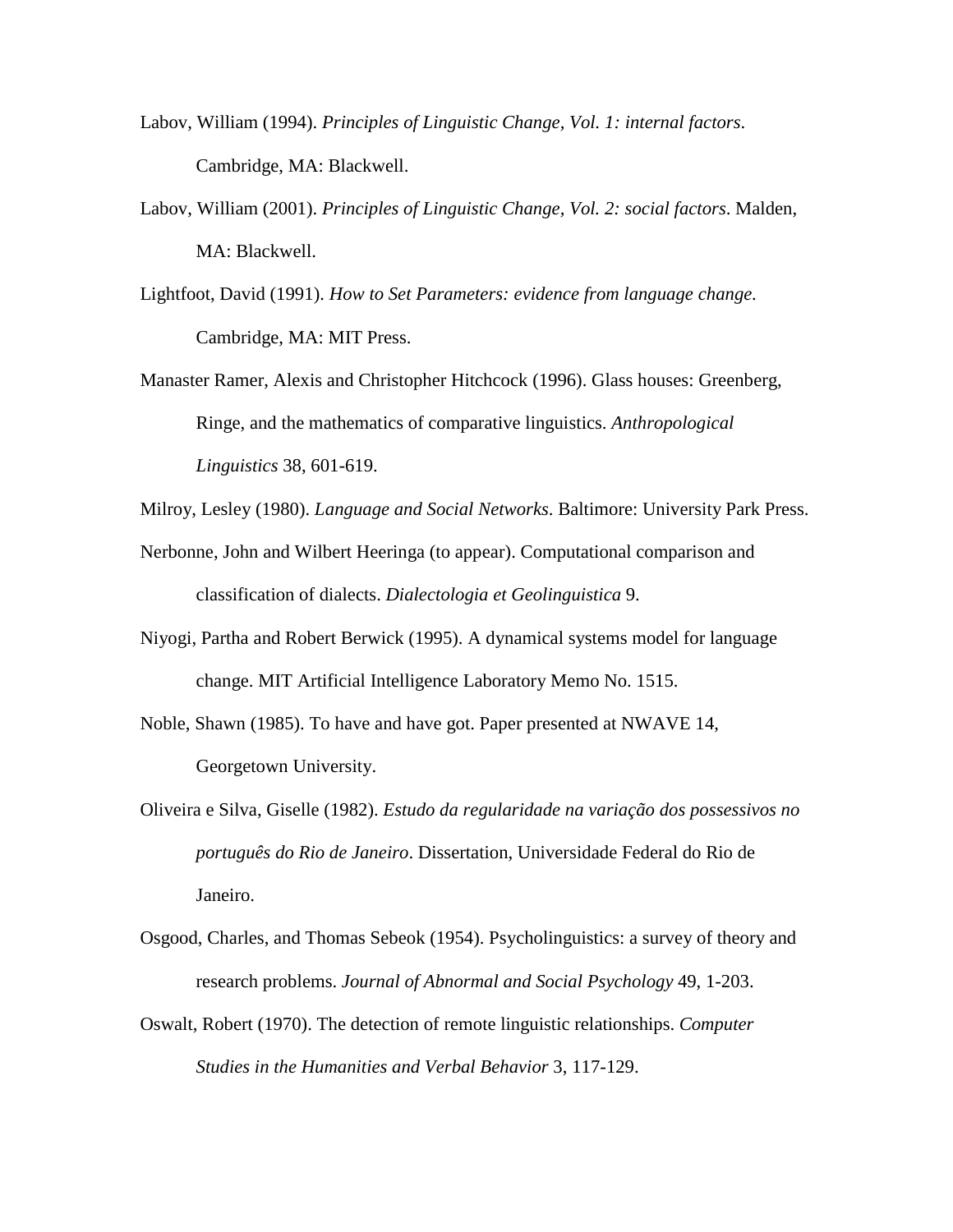- Phillips, Betty (1998). Word frequency and lexical diffusion in English stress shifts. In R. Hogg and L. van Bergen (eds.), *Historical Linguistics 1995, Vol. 2: Germanic linguistics*. Amsterdam: Benjamins.
- Phillips, Betty (2001). Lexical diffusion, lexical frequency, and lexical analysis. In J. Bybee and P. Hopper (eds.), *Frequency and the Emergence of Linguistic Structure*. Amsterdam: Benjamins.
- Pierrehumbert, Janet (2000). Exemplar dynamics: word frequency, lenition and contrast. In J. Bybee and P. Hopper (eds.), *Frequency effects and emergent grammar.* Amsterdam: John Benjamins.
- Pinker, Steven and Alan Prince (1994). Regular and Irregular Morphology and the Psychological Status of Rules of Grammar. In S. Lima, R. Corrigan, and G. Iverson (eds.), *The Reality of Linguistic Rules*. Amsterdam: Benjamins.
- Pintzuk, Susan (1995). Variation and change in Old English clause structure. *Language Variation and Change* 7, 229-260.
- Pollock, Jean-Yves (1989). Verb movement, UG, and the structure of IP. *Linguistic Inquiry* 20, 365-424.
- Richards, Norvin (1997). Leerdil Yuujmen bana Yanangarr (Old and New Lardil). *MIT Occasional Papers in Linguistics* 13.
- Ringe, Donald (1992). On Calculating the Factor of Chance in Language Comparison. *Transactions of the American Philosophical Society 82, Part 1.*
- Roberts, Ian (1993). Agreement parameters and the development of the English modal auxiliaries. *Natural Language and Linguistic Theory* 3, 21-58.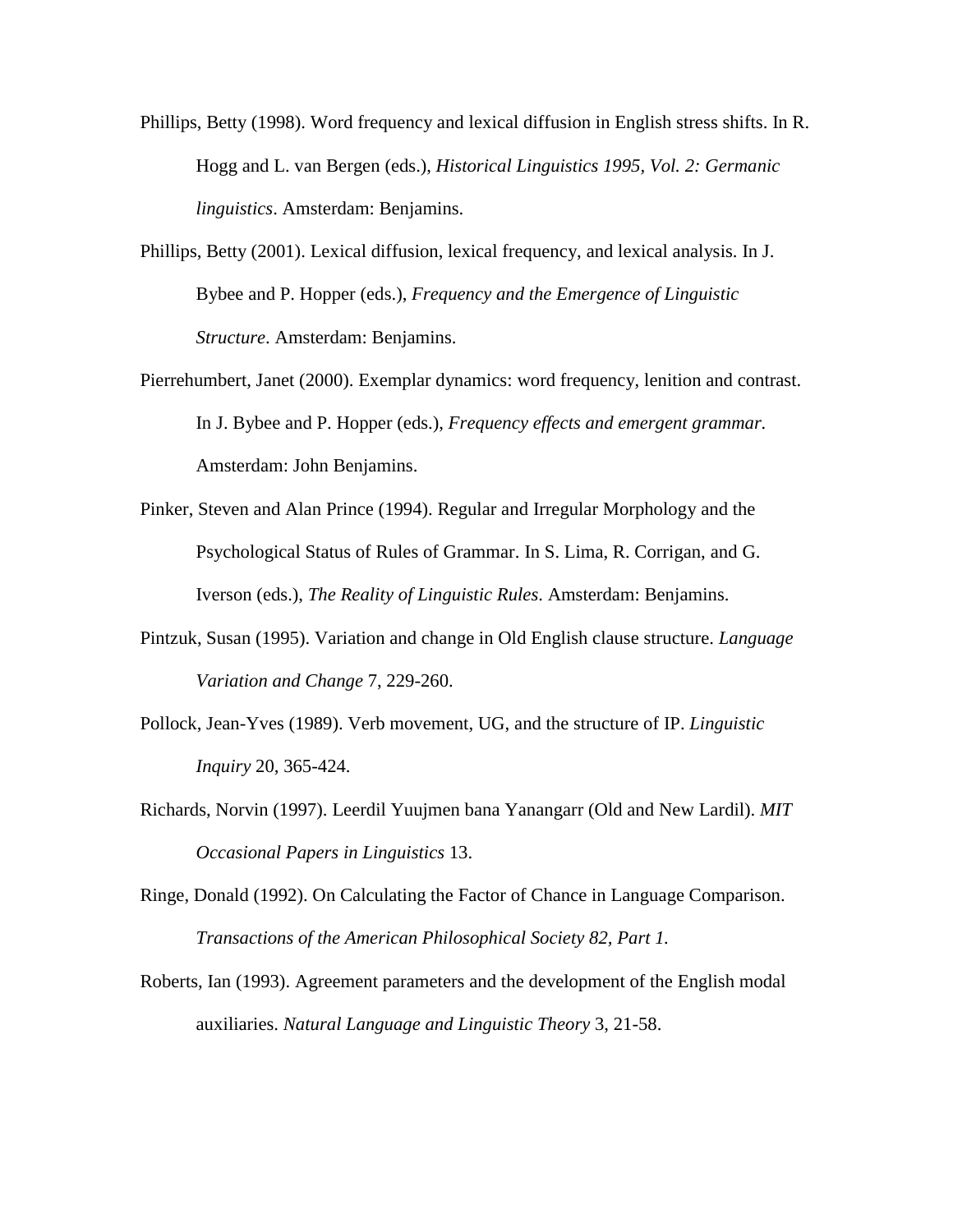Rumelhart, David and James McClelland (1986). "On Learning the Past Tenses of English Verbs." In J. McClelland and the PDP Research Group (eds.), *Parallel Distributed Processing: explorations in the microstructure of cognition, Vol. II: psychological and biological models*. Cambridge, MA: MIT Press.

- Santorini, Beatrice (1993). The rate of phrase structure change in the history of Yiddish. *Language Variation and Change* 5, 257-283.
- Shanklin, Trevor (1990). *The Grammar of Negation in Middle English.* Dissertation, University of Southern California.
- Shi, Zhiqiang (1989). The grammaticalization of the particle *le* in Mandarin Chinese. *Language Variation and Change* 1, 99-114.
- Steels, Luc (2000). Language as a complex adaptive system. In M. Schoenauer (ed.), *Proceedings of PPSN VI*. Berlin: Springer-Verlag.
- Suzuki, Keiichiro, Jessica Maye, and Kazutoshi Ohno (2000). On the productivity of the lexical stratification of Japanese. Paper presented at the Annual Meeting of the Linguistic Society of America, Chicago.
- Swadesh, Morris (1952). Lexico-statistic dating of prehistoric ethnic contacts. *Proceedings of the American Philosophical Society* 96, 452-463.
- Swadesh, Morris (1955). Towards greater accuracy in lexicostatistic dating. *International Journal of American Linguistics* 21, 121-137.
- Tabor, Whitney (1994). *Syntactic Innovation: a connectionist model*. Dissertation, Stanford University.
- Traugott, Elizabeth Closs and Bernd Heine, eds. (1991) *Approaches to Grammaticalization*. Amsterdam: Benjamins.